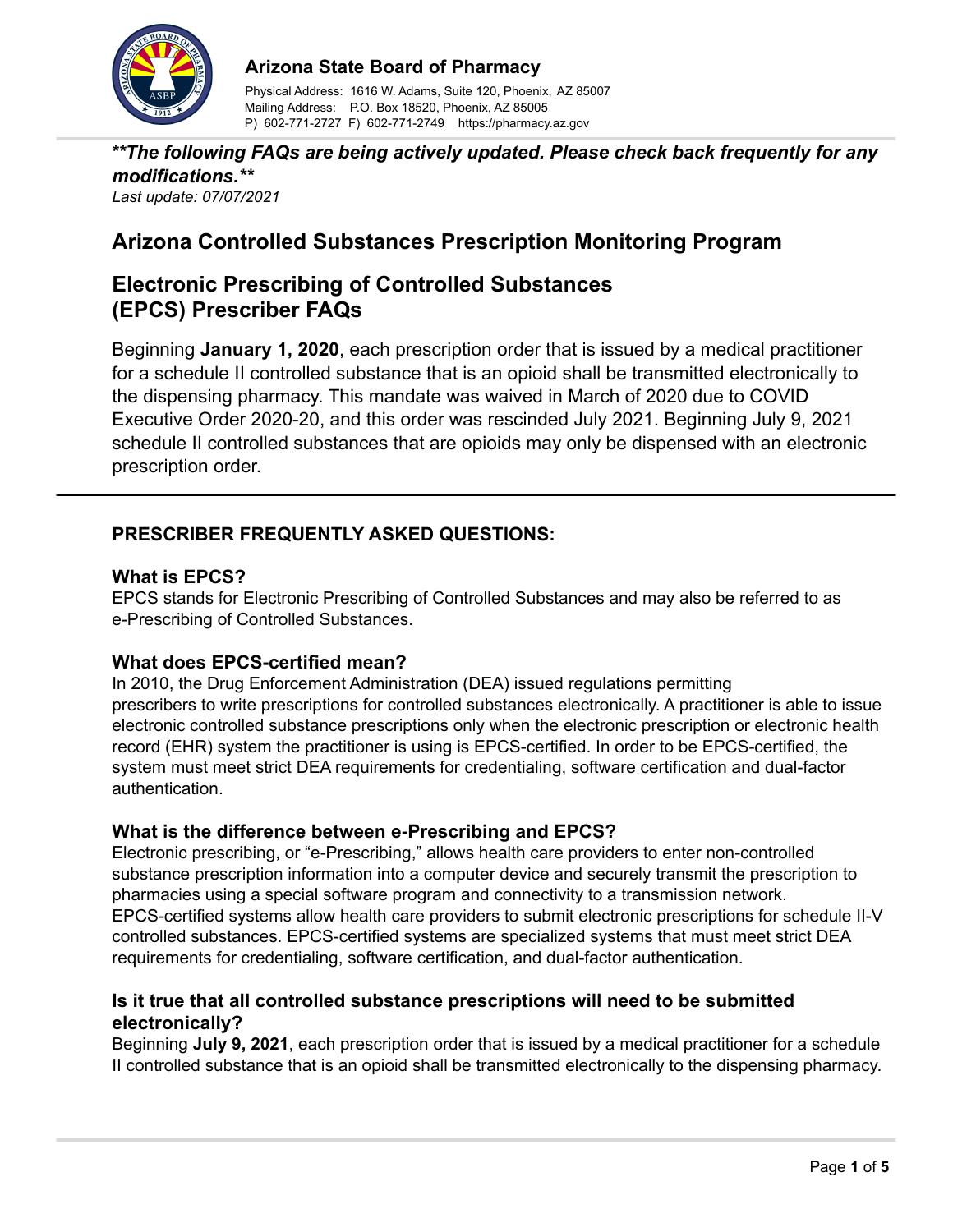

## **Do Schedule II opioid prescriptions from out-of-state prescribers need to be electronically submitted?**

Per §36-2525(D)...a pharmacy may sell and dispense a schedule II controlled substance prescribed by a medical practitioner who is located in…another state if the prescription was issued to the patient according to and in compliance with the applicable laws of the state of the prescribing medical practitioner and federal law.

# **What should I do if the system goes down and I am unable to transmit an electronic prescription?**

During any time in which an established electronic prescribing system or a pharmacy management system is not operational\*\*, the medical practitioner may write a prescription order for a schedule II controlled substance that is an opioid. The medical practitioner shall indicate on the written prescription order that the electronic prescribing system or pharmacy management software is not operational. The medical practitioner must maintain a record, for a period of time prescribed by the board, or when the electronic prescribing system or pharmacy management system is not operational.

*\*\*Not operational means that you currently have an EPCS system that is not transmitting properly.\*\**

## **Can I handwrite a prescription for a schedule II controlled substance that is an opioid if it will be filled in a federal facility?**

Yes. As per §36-2525(N)(2), a medical practitioner is not in violation if the medical practitioner writes a prescription order for a schedule II controlled substance that is an opioid that will be dispensed for the patient from a veterans administration facility, a health facility on a military base, an Indian health services hospital or other Indian health service facility, or a tribal-owned clinic.

## **Can I handwrite a prescription if it is to be filled by a patient outside of the state?**

The proposed language regarding prescriptions to be filled out-of-state is as follows:

A medical practitioner who is authorized to prescribe a controlled substance may furnish a written prescription order in accordance with R4-23-407 rather than an electronically transmitted prescription order if the prescription order is written in this state to be filled in a jurisdiction outside this state.

*This exception is currently undergoing the rulemaking process, but has not yet been enacted.* Please continue to check administrative codes and these FAQs for further updates.

## **If I handwrite a prescription for a compounded medication that includes a schedule II opioid, can the pharmacist fill it?**

The proposed language regarding compounded medications is as follows:

A medical practitioner who is authorized to prescribe a controlled substance may furnish a written prescription order in accordance with R4-23-407 rather than an electronically transmitted prescription order if the prescription order is written for a medication that requires compounding two or more ingredients.

*This exception is currently undergoing the rulemaking process, but has not yet been enacted.* Please continue to check administrative codes and these FAQs for further updates.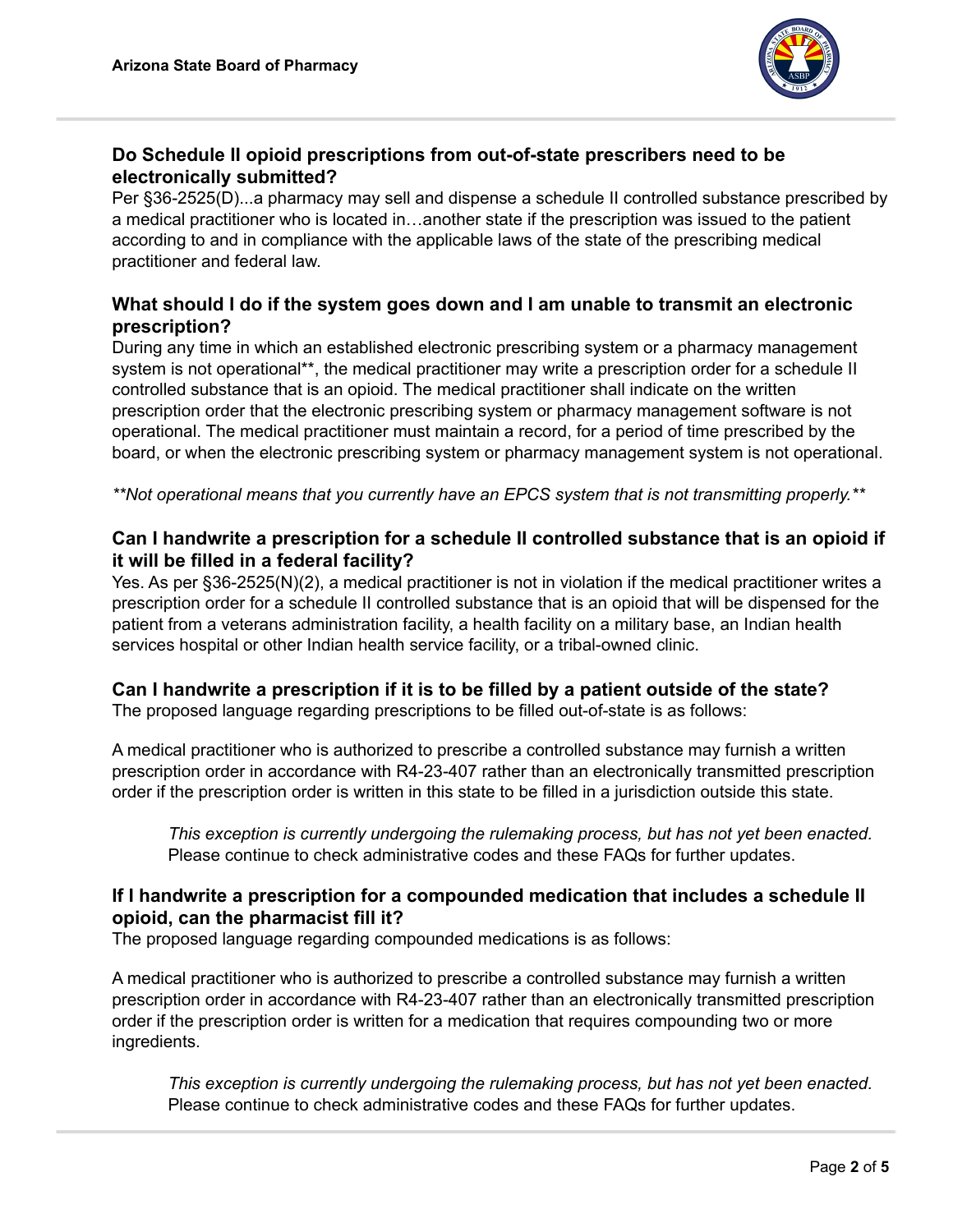

# **If I handwrite a prescription for a schedule II opioid that is not currently in my EPCS database, can the pharmacist fill it?**

The proposed language regarding medications not in the EPCS database is as follows:

A medical practitioner who is authorized to prescribe a controlled substance may furnish a written prescription order in accordance with R4-23-407 rather than an electronically transmitted prescription order if the prescription order is written for a medication that is not in the E-prescribing database.

*This exception is currently undergoing the rulemaking process, but has not yet been enacted.* Please continue to check administrative codes and these FAQs for further updates.

## **Can I still fax a prescription order for a schedule II controlled substance that is an opioid for a patient enrolled in hospice care?**

Yes. Pursuant to A.R.S. §36-2525(F)(3), a patient's medical practitioner or the medical practitioner's agent may transmit to a pharmacy by fax a prescription order written for a schedule II controlled substance, including opioids, if the prescription order is for a patient who is enrolled in a hospice care program that is certified or paid for by medicare under title XVIII or a hospice program that is licensed by this state. The medical practitioner or the medical practitioner's agent must note on the prescription that the patient is a hospice patient.

# **Can I still fax a prescription order for a schedule II controlled substance that is an opioid for a patient registered to a long-term care facility (LTCF)?**

Yes. Pursuant to A.R.S. §36-2525(F)(2), a patient's medical practitioner or the medical practitioner's agent may transmit to a pharmacy by fax a prescription order written for a schedule II controlled substance, including opioids, if the prescription order is for a resident of a long-term care facility.

## **Is a skilled nursing facility (SNF) considered a long-term care facility (LTCF)?**

Yes. During the September 26, 2019 Board of Pharmacy meeting, the Board moved to better define long-term care facilities to include skilled nursing facilities.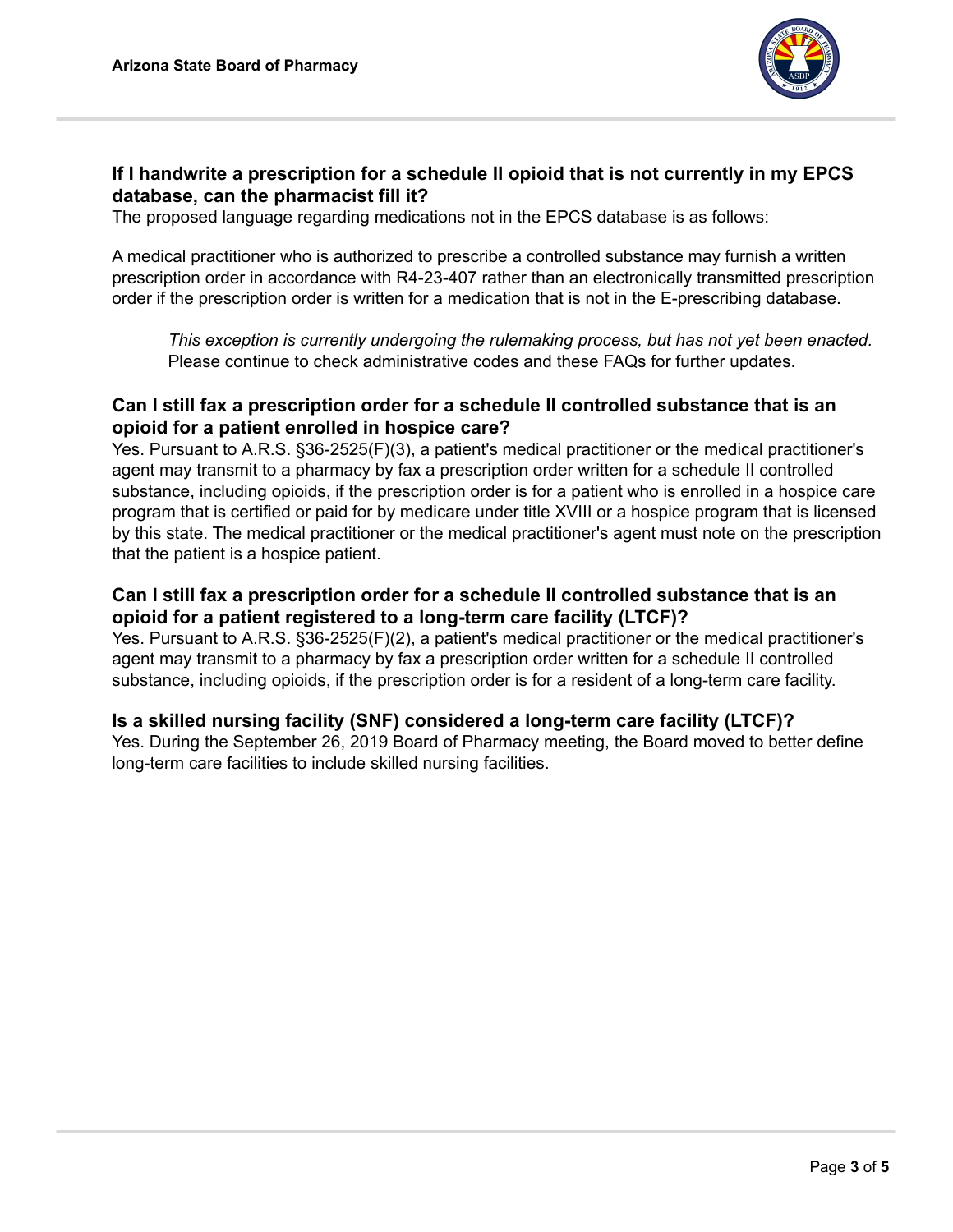

**If the strength, directions, or quantity of medication is incorrect on a schedule II opioid prescription sent by way of EPCS, can a pharmacist call the prescriber to correct?** Yes. Pursuant to A.R.S. §36-2525(A)...If authorized verbally by the prescriber, the pharmacist may make changes to a written or electronic schedule II controlled substance prescription order, except for the following:

- 1. The patient's name
- 2. The prescriber's name
- 3. The drug name

The pharmacist must document on the original prescription order the changes that were made pursuant to the verbal authorization and record the time and date the authorization was granted.

*The pharmacist must speak with the prescriber for authorization and cannot speak with a prescriber's representative. The EPCS prescription should be electronically annotated with the prescriber-authorized changes (See 21 CFR §1311.200 (f))*.

# **What are the next steps for prescribers if compliance is not met with becoming EPCS capable?**

The Board of Pharmacy does not have jurisdiction over prescribers. However, health professional regulatory boards may enforce provisions through the opening of and receiving of complaints. Please contact the appropriate regulatory board for further specific information.

# **If I do not currently prescribe any Schedule II opioids, and I do not intend to prescribe Schedule II opioids in the future, do I need to get an EPCS-certified system?**

If you will *never* be prescribing schedule II opioids, you do not need to get an EPCS-certified system at this time. Please be aware that this could change in the future due to federal or state law.

## **If I am semi-retired or retired, do I need to get an EPCS-certified system?**

If you currently prescribe or intend to prescribe any schedule II opioids, you must get an EPCS-certified system.

## **If I prescribe very few controlled substances per month, do I need to get an EPCS-certified system?**

If you currently prescribe or intend to prescribe any schedule II opioids, you must get an EPCS-certified system.

## **As a veterinarian, can I provide a handwritten prescription for a schedule II controlled substance that is an opioid?**

Yes. As per §36-2525(R) veterinarians are currently exempted from the EPCS requirements until the Arizona state veterinary medical examining board determines that electronic prescribing software is widely available for veterinarians and notifies the Arizona State Board of Pharmacy of that determination.